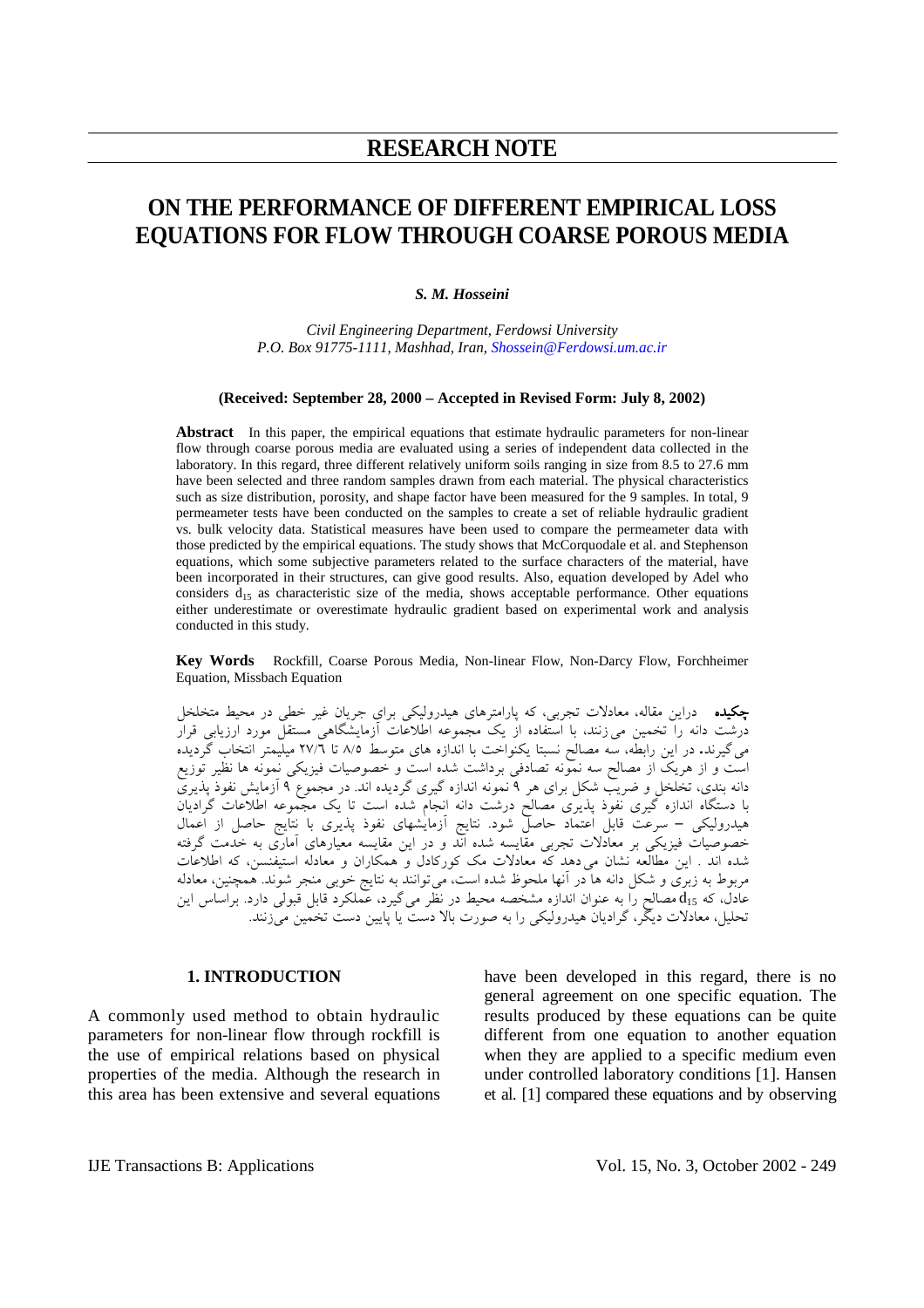simulated hydraulic gradient-bulk velocity curves against the measured curves stated that the Wilkins equation can act as good as other equations. However, they preferred to use the Wilkins equation in their study because it is traditionally used in Canada for the analysis of flow through waste rock dumps.

 In this study nine main equations in the literature that some of them produced reasonable results for Hansen et al.'s study [1] is examined using the independent permeameter data collected by the author. The method of examination is different from that of Hansen et al. The difference is that overall statistical criteria are used here to examine the behavior of the equations in comparison with permeameter results.

### **2. MATHEMATICAL DESCRIPTION OF NON-LINEAR FLOW**

The first theories developed to account for nonlinear effects in porous media are models more or less intuitive and empirical in nature. The first equation to account for non-linear effects was proposed by Forchheimer [2,3] who suggested the following one-dimensional forms:

$$
i = aV + bV^2 \tag{1}
$$

$$
i = aV + bV^2 + cV^3 \tag{2}
$$

where *i* is hydraulic gradient, *V* is bulk velocity and *a, b* and *c* are constants. Although Forchheimer used the third term in Equation 2 to make the equation fit to experimental data, Equation 1, in quadratic form, is the generally accepted Forchheimer equation.

 Another commonly used non-linear equation, in power form, is the Missbach equation [3]:

$$
i = lV^{\lambda} \tag{3}
$$

where  $l$  and  $\lambda$  are constants which depend on media and fluid properties and  $\lambda$  is a variable between 1 and 2 and changes from case to case. Although Equation 3 has been widely used in the literature, there is no theoretical basis for it. Its advantage is that has only one term and thus better suits the analytical solution of some field problems. Another approach is the concept of introducing a friction factor for the porous media that can be obtained from a friction factor-Reynolds number diagram similar to the Moody diagram for pipe flow. This approach results in an equation similar to Equation 1.

 Equations 1 and 3, with unspecified parameters, are the equations most commonly used in the literature to relate hydraulic gradient and bulk velocity under non-linear flow conditions. Parallel to research on theoretical explanation of non-linear flow [4,5], extensive research has also been done to relate the coefficients in these equations to fluid and porous media properties. Bear [2] and Hansen et al. [1] give good review of different non-linear equations presented to the literature. The equations considered in this study are: Ergun equation [6], McCorquodale et al. equation [7], Stephenson equation [8], Adel equation [9], Gent equation [10], Wilkins equation [11], Martins equation [12] and two new equations developed by Li et al. [10]. The equations below (Equations 4, 5 and 6) illustrate the coefficient determinations in three of them taken as examples. The first two equations have a quadratic form and follow a Forchheimertype constitutive relationship, while the third equation has a power form. A detailed review of the type and structure of the other equations can be found in reference [13] and other related references [1,6-12].

Gent (1991):

$$
i = \frac{1207.06v(1-n)^2}{gn^3d^2}V + \frac{1.209(1-n)}{gn^3d}V^2
$$
 (4)

Li et al. [10]:

$$
i = \frac{44Ivr_e^2(1-n)^2}{gn^3d^2}V + \frac{2.3r_e(1-n)}{gn^3d}V^2
$$
 (5)

Li et al. [10]:

For low Reynolds numbers, i.e.  $Re = \frac{V}{V} \le 200$ *n*  $Re = \frac{Vm}{vn} \leq$ 

$$
i = \frac{8.9v^{0.17}(1-n)^{1.17}r_e^{1.17}}{d^{1.17}gn^3}V^{1.83}
$$
 (6a)

For high Reynolds number and fully turbulent

250 - Vol. 15, No. 3, October 2002 IJE Transactions B: Applications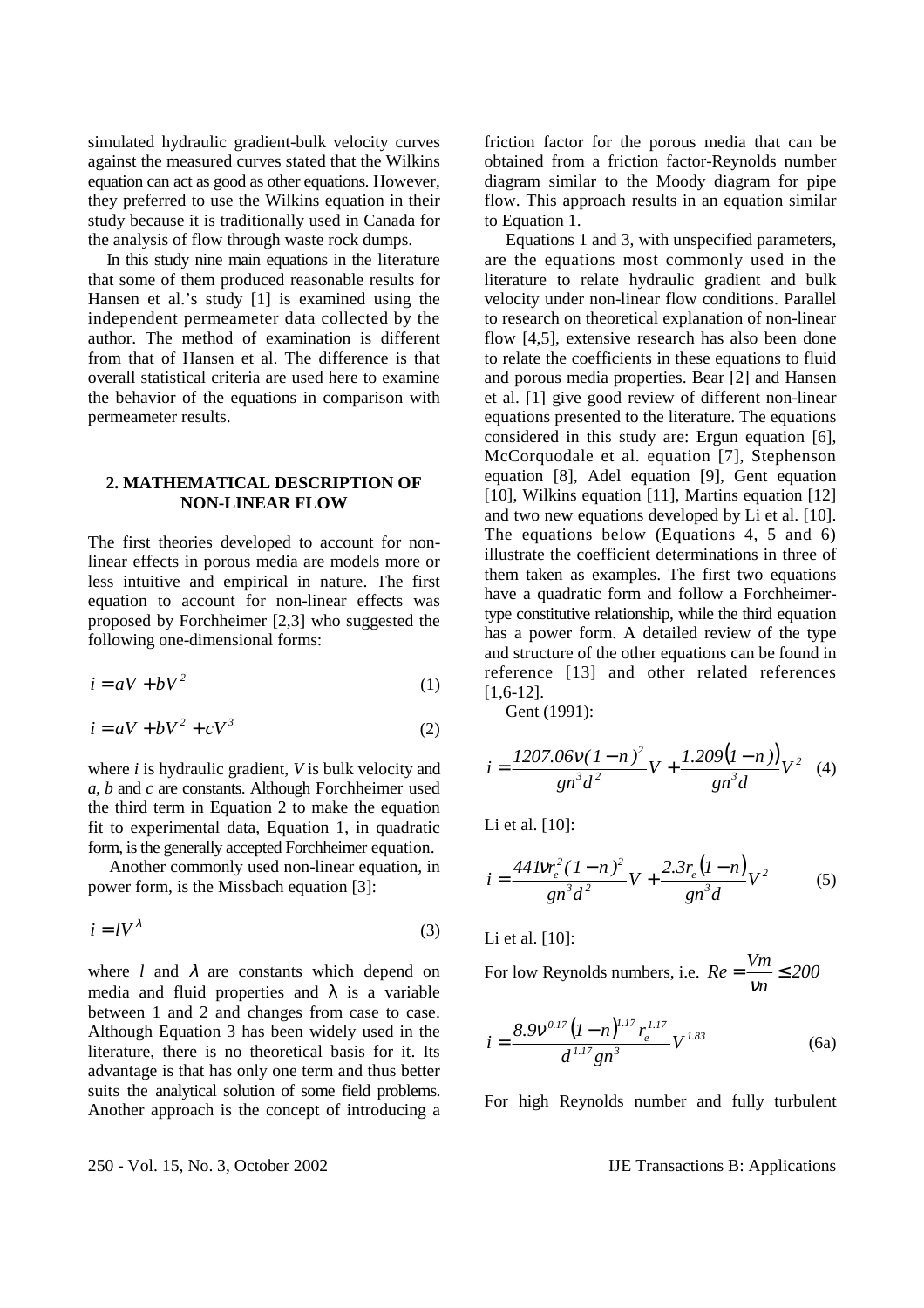flow, i.e. 
$$
Re = \frac{Vm}{vn} > 200
$$
  

$$
i = \frac{2.36(1 - n)r_e}{gn^3 d} V^2
$$
 (6b)

In Equations 4 to 6, *i* is hydraulic gradient, *V* is bulk velocity, *n* is porosity, ν is cinematic viscosity, *g* is gravitational acceleration, *d* is harmonic mean particle size, and  $r_e$  = relative surface area efficiency, a coefficient that accounts for the deviation from a smooth spherical shape [11] (= 1 for sphere,  $\approx 1.6$ ) for crushed limestone, up to 2 for crushed rock);  $m =$  mean hydraulic radius which is defined as:  $m = ed/6r$ , where *e* is void ratio, *d* is particle diameter which can be calculated as harmonic mean according to hydraulic radius theory [14].

 Although for brevity the structure of all equations are not given here, from the foregoing presentation, it can be concluded that investigators have included different parameters in their equations and that there is no unique, acceptable, non-linear equation in the literature, which can be applied to all field conditions. Each equation is only representative of a set of data obtained from experiments conducted on some materials under some specific circumstances. Therefore, this paper examines the accuracy of the equations using an independent data set.

#### **3. EXPERIMENTAL WORK**

In the following, the key physical properties of different materials, the apparatus used, and the experimental procedures applied to measure these properties are briefly introduced. Complete description of the experimental work is found in reference [15].

 Three types of materials selected in this study were different in size ranging from 8.5 mm to 27.6 mm. Materials were obtained from a sand and gravel quarry. Although each material had been mechanically sorted in the quarry, it was washed and completely mixed in the laboratory to produce a media as uniform as possible. Three samples were randomly drawn from each material. Each sample was large enough to fill the permeameter (about 25 kg). For each sample, the size distribution, particle density, porosity and shape factor were determined. The porosity considered for each of the three samples was the in-situ porosity measured in the permeameter. To estimate the shape factor, three major axes were measured for the particles using a digital calliper and the average axes lengths calculated for each sample. Shape factors (SF) were estimated using the relationship  $SF = c^* / \sqrt{a^* b^*}$  where  $a^*$  is length in longest direction and  $b^*$ ,  $c^*$  are lengths measured in mutually perpendicular medium and short directions, respectively. Table 1 summarises the properties of the three samples randomly drawn from each of the three materials.

| <b>Material</b> | $d_{50}$ | $d_{15}$ | Coef. of          | Coef. of          | <b>Particle</b> | <b>Porosity</b> | <b>Shape Factor</b>      |
|-----------------|----------|----------|-------------------|-------------------|-----------------|-----------------|--------------------------|
|                 | (mm)     | (mm)     | <b>Uniformity</b> | Concavity         | <b>Density</b>  | (-)             | $\left( \text{-}\right)$ |
|                 |          |          | $\lnot$           | $\vert$ – $\vert$ | $(g/cm^3)$      |                 |                          |
| Small           |          |          |                   |                   |                 |                 |                          |
| (1)             | 8.7      | 6.1      | 1.63              | 1.06              | 2.76            | 0.477           | 0.49                     |
| (2)             | 8.5      | 6.0      | 1.61              | 1.03              | 2.76            | 0.483           | 0.49                     |
| (3)             | 8.5      | 6.0      | 1.61              | 1.06              | 2.74            | 0.489           | 0.42                     |
| <b>Medium</b>   |          |          |                   |                   |                 |                 |                          |
| (1)             | 21.2     | 16.7     | 1.44              | 1.14              | 2.75            | 0.456           | 0.52                     |
| (2)             | 21.0     | 16.2     | 1.46              | 1.13              | 2.69            | 0.458           | 0.54                     |
| (3)             | 21.1     | 16.3     | 1.46              | 1 13              | 2.70            | 0.459           | 0.54                     |
| Large           |          |          |                   |                   |                 |                 |                          |
| (1)             | 27.4     | 21.7     | 1.38              | 1.04              | 2.62            | 0.443           | 0.47                     |
| (2)             | 25.6     | 20.7     | 1.36              | 0.96              | 2.63            | 0.443           | 0.56                     |
| (3)             | 27.6     | 21.6     | 1.41              | 1.05              | 2.54            | 0.443           | 0.48                     |

**TABLE 1. Material Properties.**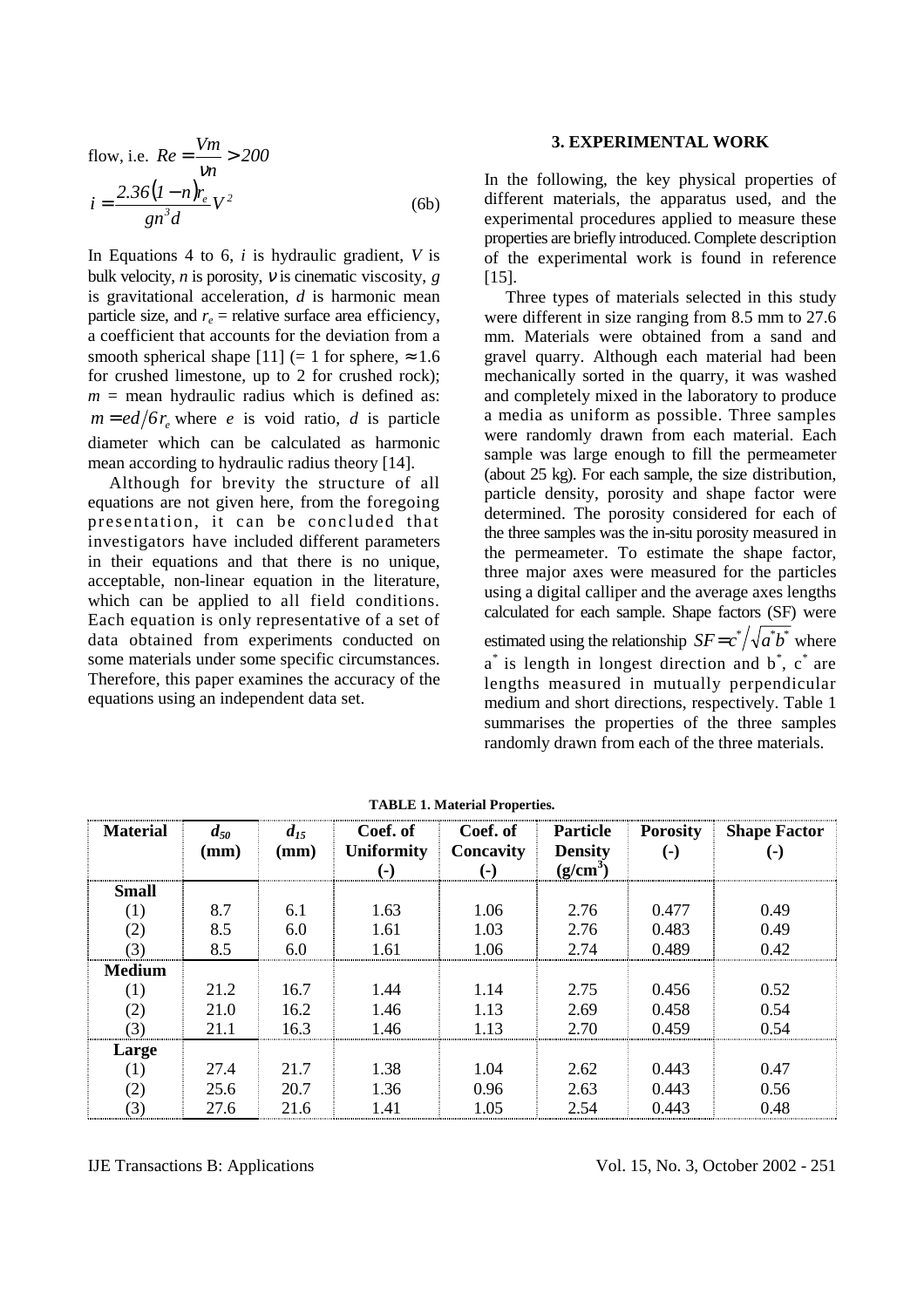Most parameters related to the equations discussed in Section 2 are reported Table 1. However, some of the empirical equations include parameters that are mainly selected by engineering judgment considering the recommendations made by the developers of the equations. For example,  $r_e$  in Li et al. equations was selected  $= 1.4$  for medium and large material and  $= 2.0$  for small material based on shape and surface characters of the materials.

 For each material, the three random samples were tested in the permeameter. The permeameter was made of a vertical PVC pipe 1.0 m long and 152 mm inside diameter containing the media and head losses were determined using two piezometer taps 717 mm apart. Discharge was measured using a 38-mm diameter orifice in the supply line. At least 17 discharges were tested for each sample and totally 248 hydraulic gradient-bulk velocity data were collected for all samples [15].

#### **4. DATA ANALYSIS**

In this section, the physical properties associated with each empirical equation, reported in Section 3, are applied to the equations to find the hydraulic gradients for all velocity values corresponding to the permeameter tests. The simulated hydraulic gradients resulting from different equations are then compared with the corresponding observed values to evaluate the performance of the equations.

Figure 1 shows i (simulated) vs. i (observed) data



**Figure 1**. Simulated vs. Observed Hydraulic Gradients for McCorquodale et al. equation.

for McCorquodale et al. equation as one of the equations which their results are in agreement with experimental data. Full line in the graph shows the best-fit line which is obtained by applying the least square method to the data. This line shows the overall prediction trend of the equation. In an ideal situation the slope of this line should be one while the intercept is zero. In other words, it should correspond to the line of perfect agreement shown by dashed line in the Figure. The data points and line are for nine samples resulted from three different materials.

 In addition to this method of analysis, the mean absolute percentage error was also calculated for all equations. Table 2 shows the summary of the results for all equations.

| <b>Equation</b>                 | Slope of<br><b>Prediction Line</b> | <b>Mean Absolute</b><br><b>Percentage</b><br>Error(%) | Overall<br><b>Prediction Trend</b> |
|---------------------------------|------------------------------------|-------------------------------------------------------|------------------------------------|
| <b>Ergun equation</b>           | 0.635                              | 32                                                    | Underestimate                      |
| McCorquodale et al. equation    | 0.978                              |                                                       | Underestimate                      |
| <b>Stephenson equation</b>      | 1.035                              |                                                       | Overestimate                       |
| <b>Adel equation</b>            | 0.948                              |                                                       | Underestimate                      |
| <b>Gent equation</b>            | 0.565                              | 34                                                    | Underestimate                      |
| Li et al. equation (Equation 5) | 1 531                              | 53                                                    | Overestimate                       |
| <b>Wilkins equation</b>         | 1.218                              | 28                                                    | Overestimate                       |
| <b>Martins equation</b>         | 0.530                              | 1 Q                                                   | Underestimate                      |
| Li et al. equation (Equation 6) | 1.524                              |                                                       | Overestimate                       |

**TABLE 2. Examination of Different Non-linear Loss Equations.** 

252 - Vol. 15, No. 3, October 2002 IJE Transactions B: Applications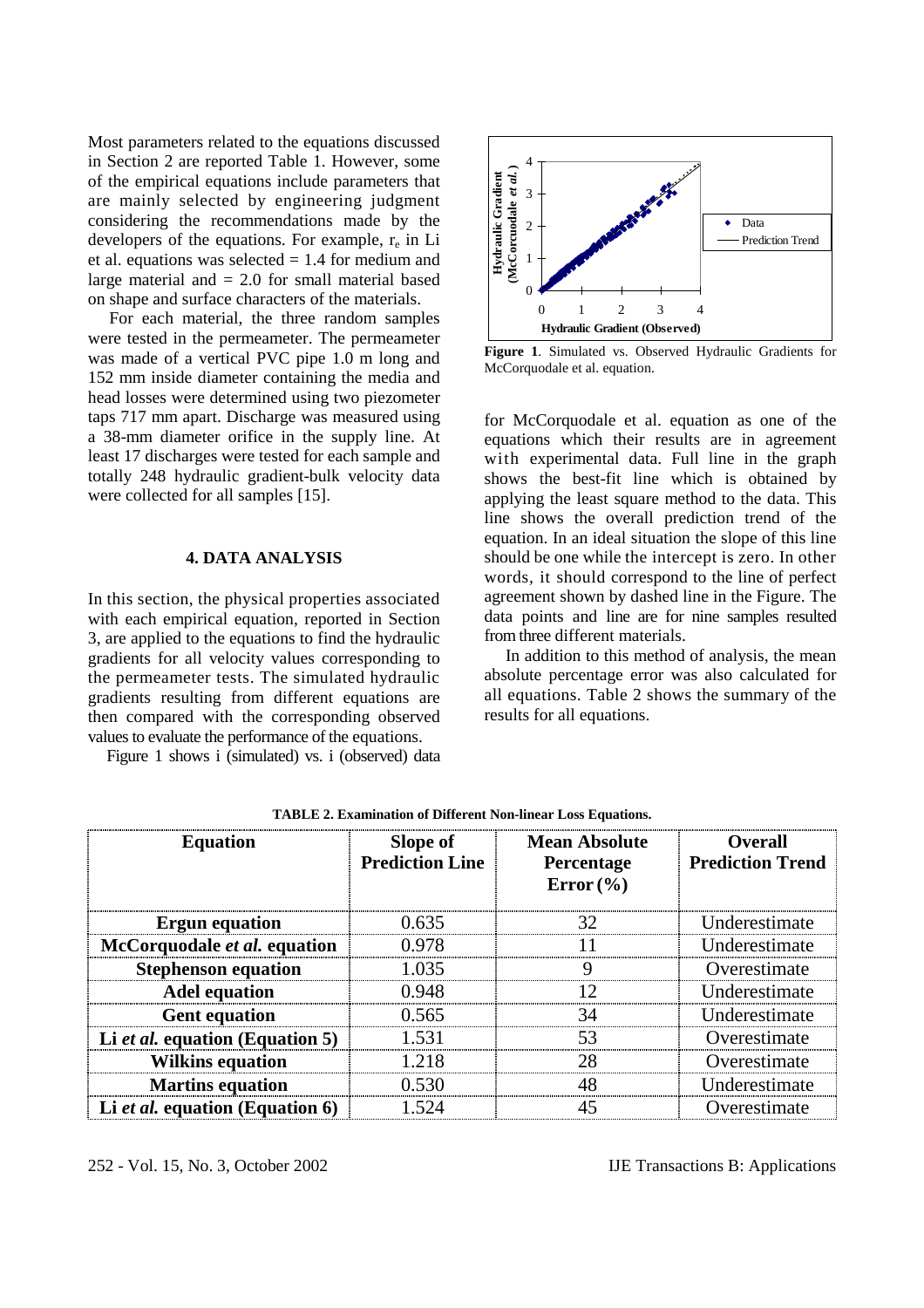#### **5. CONCLUSIONS**

From Table 2 and Figure 1, the following conclusions can be made:

**1.** McCorquodale et al. and Stephenson equations which some subjective parameters related to the surface characters of the material have been incorporated in their structures, can give good results. Following the recommendations made by the developers of the equations can make a reasonable estimation of these subjective parameters. McCorquodale et al. equation is more computationally intensive and needs adjustment of a and b based on Reynolds number. This equation is especially recommended for experimental work in the laboratory.

2. In Adel equation,  $d_{15}$  is considered as the characteristic size of the domain and no effect of shape has been incorporated in its structure. However, its result is quite comparable with those of McCorquodale et al. and Stephenson equations. Equations such as this are useful in the presence of the size distribution and absence of any idea about the surface characters of the materials.

**3.** Ergun, Gent, and Martins equations underestimate the hydraulic gradient based on the data analysis conducted in this study. Some parts of this conclusion agree with the study conducted by Hansen et al. [1].

**4.** Wilkins equation and the equations developed by Li et al. tend to overestimate hydraulic gradient. Li et al. consider their equations as general equations and include large amount of data in their analysis. They exclude situations where the contact surface between the particles is high. However, they do not give any criterion in this regard. The materials selected in this study were not flaky in shape, and other reasons should be found for poor performance of these equations.

 Although some agreement is found between the conclusions made in this study with those made by Hansen et al. [1], these studies do not include all situations and therefore should not be considered absolute, as absolute knowledge is not attainable for open systems. Therefore, the modeller should be aware of the possible reasons for this discrepancy and the consequences of using a specific equation. Different model structures, different error values in experimental work and different methodologies for statistical analysis of data (selection of dependent and independent variables) may explain the reasons for such a discrepancy in the results obtained from different equations.

#### **6. ACKNOWLEDGEMENTS**

Financial support for the data analysis of this research was provided by a research grant from Ferdowsi University, Mashhad, Iran. This support is gratefully acknowledged. The author would also like to acknowledge Dr. Douglas Mark Joy from School of Engineering, University of Guelph, Canada for his technical and financial support during collecting the experimental data as part of a different research from what presented here.

#### **7. REFERENCES**

- 1. Hansen, D., Garga, V. K., and Townsend, D. R., "Selection and Application of One dimensional Non-Darcy Flow Equation for Two-dimensional Flow through Rockfill Embankments", *Can. Geotech. J.,* 32, (1995), 223-232.
- 2. Bear, J., "Dynamics of Fluids in Porous Media", American Elsevier Publishing Company, NY, (1972).
- 3. Scheidegger, A. E., "The Physics of Flow through Porous Media", University of Toronto Press, Toronto, (1974).
- 4. Cvetkovic, V. D., "A Continuum Approach to High Velocity Flow in Porous Medium" *Transp. Porous Media,* 1, (1986), 63-97
- 5. Hassanizadeh, S. M., and Gray, W. G., "High Velocity Flow in Porous Media", *Transp. Porous Media,* 2, (1987), 521-531.
- 6. Ergun, S., "Fluid Flow through Packed Columns", *Chem. Engrg. Prog.*, 48(2), (1952), 89-94.
- 7. McCorquodale, J. A., Hannoura, A., and Nasser, M. S., "Hydraulic Conductivity of Rockfill", *J. Hydr. Res.,*  16(2), (1978), 123-137.
- 8. Stephenson, D., "Rockfill in Hydraulic Engineering, Developments in Geotechnical Engineering 27", Elsevier Scientific Publishing Co., Amsterdam, The Netherlands, (1979).
- 9. Bakker, K. J., and Meijers, P., "Stability Against Sliding of Flexible Revetments", *Modeling Soil-Water-Structure Interactions*, Kolkman et al*.* (Eds.), Balkema, Rotterdam, (1988).
- 10. Li, B., Garga, V. K., and Davies, H., "Relationship for Non-Darcy Flow in Rockfill", *J. Hydr. Engrg***.**, ASCE, 124(2), (1998), 206-212.
- 11. Garga, V. K., Hansen, D., and Townsend, D. R., "Considerations in the Design of Flow through Rockfill Drains", *14th Mine Recl. Symp.*, Min. Assoc. of B.C.,